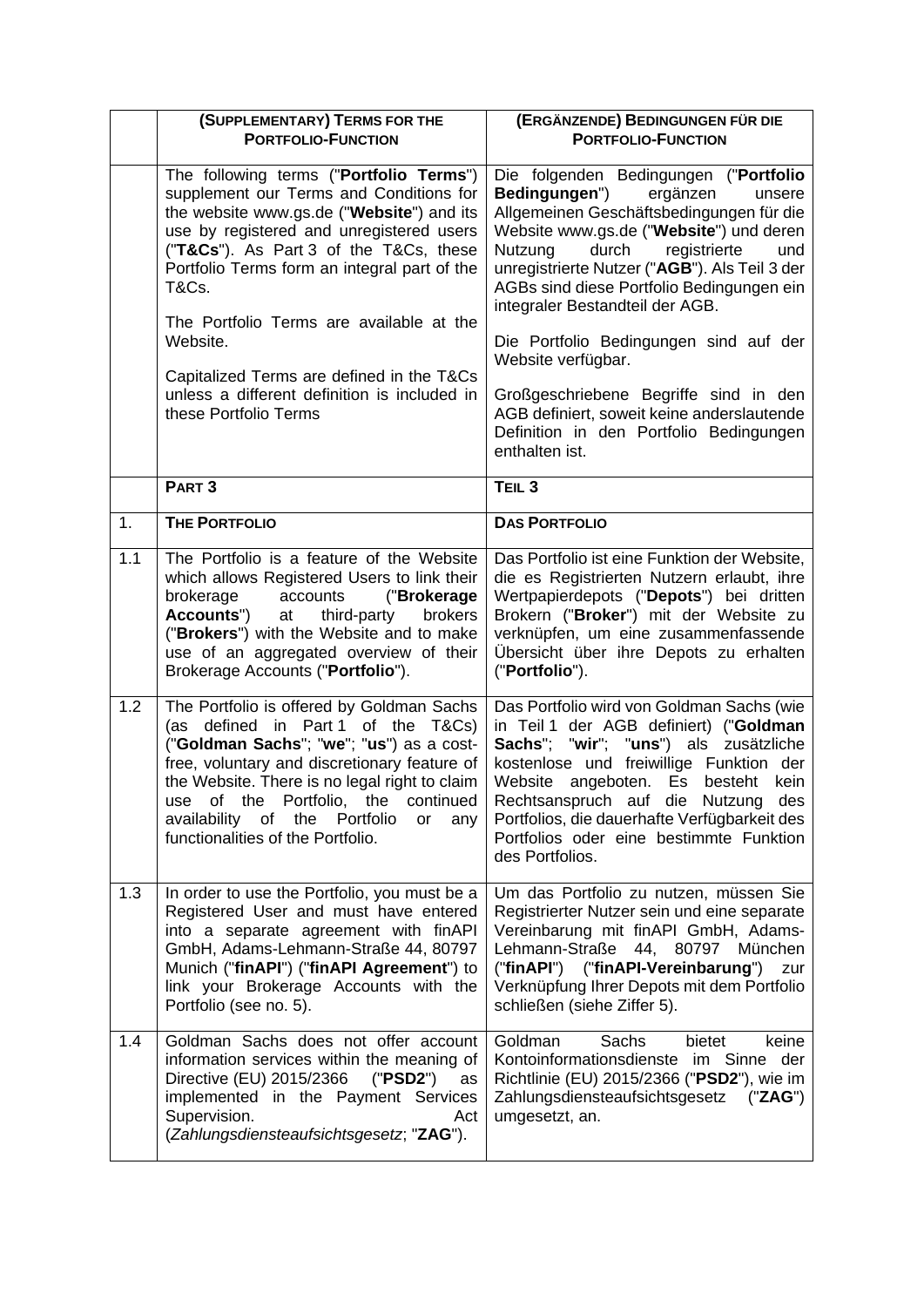| 2.  | <b>FEATURES OF THE PORTFOLIO</b>                                                                                                                                                                                                                                                                                                                                                                                                                                                                                                                                               | <b>FUNKTIONEN DES PORTFOLIOS</b>                                                                                                                                                                                                                                                                                                                                                                                                                                                                                                                                                                                                                                          |  |
|-----|--------------------------------------------------------------------------------------------------------------------------------------------------------------------------------------------------------------------------------------------------------------------------------------------------------------------------------------------------------------------------------------------------------------------------------------------------------------------------------------------------------------------------------------------------------------------------------|---------------------------------------------------------------------------------------------------------------------------------------------------------------------------------------------------------------------------------------------------------------------------------------------------------------------------------------------------------------------------------------------------------------------------------------------------------------------------------------------------------------------------------------------------------------------------------------------------------------------------------------------------------------------------|--|
| 2.1 | The Portfolio allows you to see your<br>holdings in various financial instruments<br>and receive additional information from your<br>various Brokerage Accounts, such as<br>aggregated information on total costs,<br>average purchase price, total value, number<br>and performance of positions. Further<br>information may be provided by Goldman<br>Sachs or third-parties (e.g. current prices).<br>Please refer to the Website for a detailed<br>description of the currently available<br>features of the Portfolio, the displayed<br>information and the data sources. | Das Portfolio ermöglicht Ihnen, sich Ihre<br>verschiedenen<br>Bestände<br>an<br>zusätzliche<br>Finanzinstrumenten<br>sowie<br>Ihren verschiedenen<br>Informationen<br>in<br>Depots,<br>wie<br>zusammengefasste<br>Informationen zu den Gesamtkosten, dem<br>durchschnittlichen<br>Kaufpreis,<br>dem<br>Gesamtwert, der Anzahl und Entwicklung<br>von Positionen, anzeigen zu lassen.<br>Zusätzliche Informationen können durch<br>Goldman Sachs oder Dritte bereitgestellt<br>werden (z.B. aktuelle Kurse).<br>Eine Beschreibung der derzeit verfügbaren<br>Funktionen des Portfolios, der angezeigten<br>Informationen und Datenquellen erhalten<br>Sie auf der Website. |  |
| 2.2 | Brokerage account information for the<br>Portfolio will be retrieved online from your<br>Brokerage Accounts by finAPI and be<br>stored by finAPI on the basis of your<br>separate finAPI Agreement (see no. 5)<br>("Brokerage Account Information"). Your<br>Brokerage Account Information will be<br>automatically refreshed at predetermined<br>intervals while you are using the Website<br>and you can also manually refresh the<br>Brokerage Account Information.                                                                                                         | Depotinformationen für<br>das<br>Portfolio<br>werden online von finAPI aus Ihrem Depot<br>auf Grundlage Ihrer separaten finAPI-<br>Vereinbarung abgerufen und gespeichert<br>(siehe Ziffer 5) ("Depotinformationen").<br>Depotinformationen<br><b>Ihre</b><br>werden<br>in.<br>festgelegten<br>Intervallen<br>automatisch<br>aktualisiert während Sie<br>die Website<br>Sie<br>Zudem<br>können<br>die<br>nutzen.<br>Depotinformationen manuell aktualisieren.                                                                                                                                                                                                             |  |
| 2.3 | You authorize us to access and store the<br>part of the Brokerage Account Information<br>available via finAPI which is required for<br>providing the Portfolio. Goldman Sachs may<br>inform finAPI about your authorization on<br>your behalf.                                                                                                                                                                                                                                                                                                                                 | Sie<br>ermächtigen<br>auf<br>uns,<br>Depotinformationen bei finAPI zuzugreifen,<br>die wir für das Portfolio benötigen. Goldman<br>Sachs ist berechtigt, diese Ermächtigung<br>an finAPI in Ihrem Auftrag zu übermitteln.                                                                                                                                                                                                                                                                                                                                                                                                                                                 |  |
| 2.4 | Goldman Sachs does not have access to<br>your Brokerage Accounts or your account<br>credentials. Goldman Sachs will only<br>access Brokerage Account Information<br>stored at finAPI. In addition, access to the<br>Brokerage Account Information will be<br>limited to data which is required for the<br>Portfolio and which will also be displayed to<br>you. In particular, Goldman Sachs will not<br>access information related to payment<br>accounts within the meaning of PSD2.                                                                                         | Goldman Sachs hat keinen Zugriff auf Ihr<br>Depots oder Ihre Zugangsdaten. Goldman<br>Sachs<br>solche<br>wird<br>auf<br>nur<br>Depotinformationen<br>zugreifen,<br>die<br>bei<br>finAPI gespeichert sind. Der Zugriff wird<br>zudem auf Depotinformationen, die für das<br>Portfolio erforderlich sind und auch Ihnen<br>angezeigt<br>werden,<br>beschränkt.<br>Insbesondere wird Goldman Sachs keinen<br>Zugriff auf Informationen in Bezug auf<br>Zahlungskonto<br>Sinne<br>der<br>PSD <sub>2</sub><br>im<br>nehmen.                                                                                                                                                    |  |
| 2.5 | The Portfolio cannot be used to initiate<br>transactions with your Broker. Trading<br>activities can be executed exclusively on<br>your Broker's website.                                                                                                                                                                                                                                                                                                                                                                                                                      | Das Portfolio kann nicht für die Einleitung<br>Transaktionen<br>mit<br>lhrem<br><b>Broker</b><br>von<br>genutzt werden. Handelsaktivitäten können<br>ausschließlich auf der Seite Ihres Brokers<br>vorgenommen werden.                                                                                                                                                                                                                                                                                                                                                                                                                                                    |  |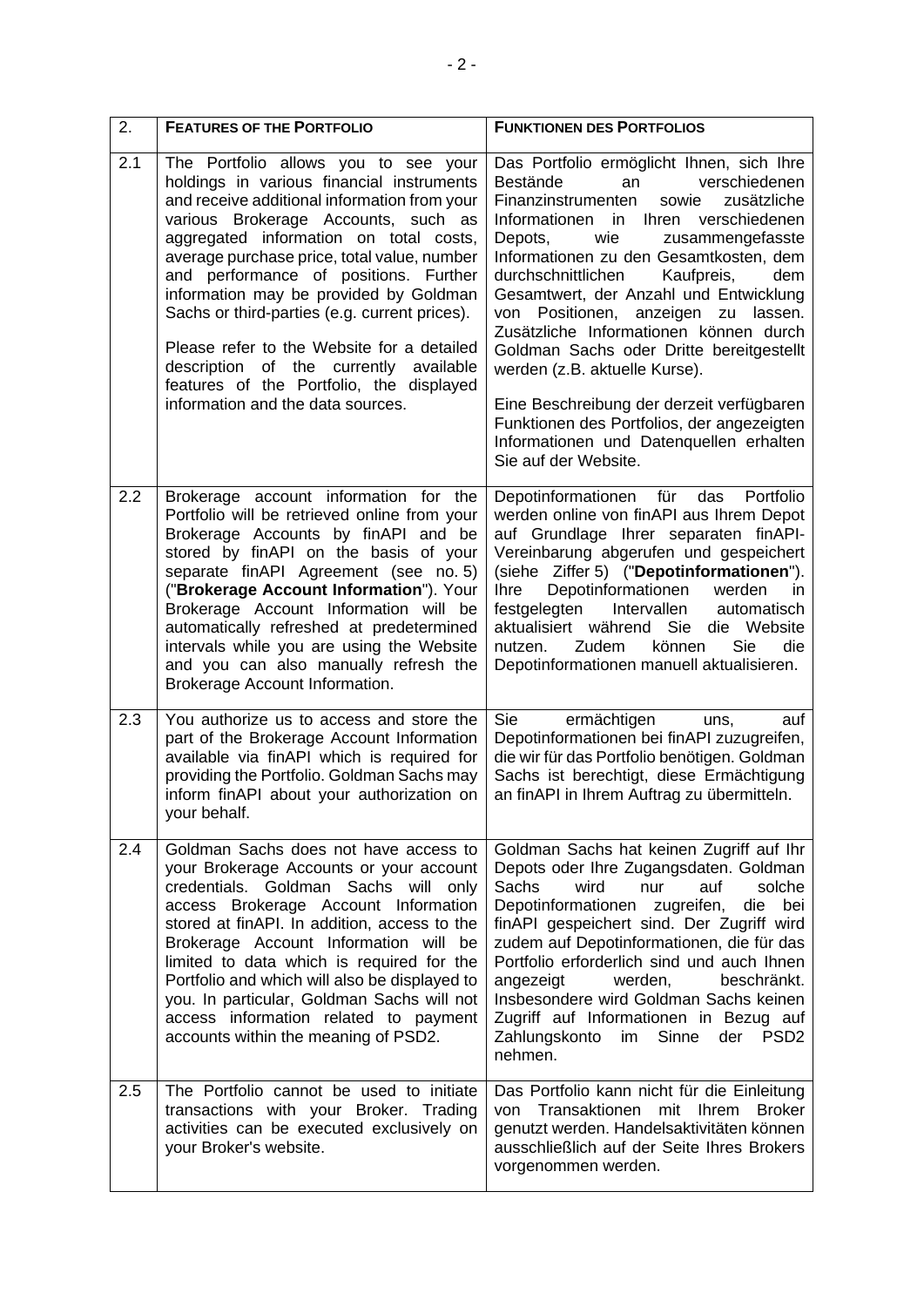<span id="page-2-0"></span>

| 2.6 | The Goldman Sachs Portfolio is a user-<br>friendly interface to display aggregated<br>Brokerage Account Information from your<br>Brokerage Accounts<br>for<br>convenience<br>purposes only (see no. 6.2). The Goldman<br>Sachs Portfolio cannot be used to store<br>Account<br><b>Brokerage</b><br>Information<br>permanently. We therefore recommend that<br>you keep Brokerage Account statements<br>and other documents received from your<br>Brokers. | Das Goldman Sachs Portfolio ist eine<br>nutzerfreundliche Oberfläche zur Anzeige<br>von aggregierten Depotinformationen aus<br>Depots<br>ohne<br>Gewähr<br>Ihren<br>(siehe<br>Ziffer 6.2). Das Goldman Sachs Portfolio<br>kann nicht zur dauerhaften Speicherung<br>von Depotinformationen genutzt werden.<br>Wir empfehlen Ihnen daher, dass Sie<br>Depotauszüge und andere Unterlagen, die<br>Ihren<br><b>Brokern</b><br>Sie<br>von<br>erhalten,<br>aufbewahren. |  |  |
|-----|-----------------------------------------------------------------------------------------------------------------------------------------------------------------------------------------------------------------------------------------------------------------------------------------------------------------------------------------------------------------------------------------------------------------------------------------------------------|--------------------------------------------------------------------------------------------------------------------------------------------------------------------------------------------------------------------------------------------------------------------------------------------------------------------------------------------------------------------------------------------------------------------------------------------------------------------|--|--|
| 2.7 | We reserve the right to modify, limit or end<br>existing features or to introduce new<br>features in our sole discretion (including the<br>use of data sources). Not all features may<br>be available to all users. You will be<br>informed about changes to the features on<br>the Website.                                                                                                                                                              | Wir behalten uns das Recht vor, in unserem<br>Ermessen<br>bestehende<br>alleinigen<br>Funktionen zu ändern, zu beschränken<br>oder zu beenden sowie neue Funktionen<br>einzuführen (einschließlich der Nutzung<br>von Datenquellen). Nicht alle Funktionen<br>stehen in jedem Fall allen Nutzern zur<br>Über<br>Änderungen<br>Verfügung.<br>der<br>Funktionen werden<br>Sie auf Website<br>informiert.                                                             |  |  |
| 3.  | <b>NO FEES</b>                                                                                                                                                                                                                                                                                                                                                                                                                                            | <b>KEINE GEBÜHREN</b>                                                                                                                                                                                                                                                                                                                                                                                                                                              |  |  |
|     | We are offering the Portfolio free of charge.                                                                                                                                                                                                                                                                                                                                                                                                             | Wir bieten Ihnen das Portfolio unentgeltlich<br>an.                                                                                                                                                                                                                                                                                                                                                                                                                |  |  |
|     |                                                                                                                                                                                                                                                                                                                                                                                                                                                           | <b>VERKNÜPFUNG EINES DEPOTS UND ANNAHME</b><br><b>DER PORTFOLIO TERMS</b>                                                                                                                                                                                                                                                                                                                                                                                          |  |  |
| 4.  | LINKING OF A BROKERAGE ACCOUNT AND<br><b>ACCEPTANCE OF THE PORTFOLIO TERMS</b>                                                                                                                                                                                                                                                                                                                                                                            |                                                                                                                                                                                                                                                                                                                                                                                                                                                                    |  |  |
| 4.1 | You must be a Registered User of the<br>Website (see Part 2 no. 1 of the T&Cs) and<br>must be signed in to link your Brokerage<br>Accounts to the Portfolio.                                                                                                                                                                                                                                                                                              | Sie müssen ein Registrierter Nutzer der<br>Website (siehe Teil 2 Ziffer 1 der AGB) und<br>eingeloggt sein, um Ihre Depots mit dem<br>Portfolio zu verknüpfen.                                                                                                                                                                                                                                                                                                      |  |  |
| 4.2 | We will show you a list of available Brokers<br>(see no. 8) on the Website for which it is $ $<br>possible to link your Brokerage Accounts<br>with these Brokers to the Portfolio.                                                                                                                                                                                                                                                                        | Wir<br>werden<br><b>Ihnen</b><br>eine<br>Liste<br>der<br>verfügbaren Broker (siehe Ziffer 8) auf der<br>Website anzeigen, bei denen es möglich<br>ist, das Sie Ihre Depots bei diesen Brokern<br>mit dem Portfolio verknüpfen.                                                                                                                                                                                                                                     |  |  |
| 4.3 | By selecting a Broker in the list of available<br>Brokers, you accept these Portfolio Terms<br>and you will be forwarded to finAPI to<br>complete the conclusion of the finAPI<br>Agreement and the linking of the Brokerage<br>Account via finAPI (see no. 5).                                                                                                                                                                                           | Mit Auswahl eines Brokers aus der Liste der<br>verfügbaren Broker nehmen Sie diese<br>Portfolio Bedingungen an und werden an<br>finAPI weitergeleitet,<br>um<br>die finAPI-<br>Vereinbarung und die Verknüpfung des<br>Depots über finAPI abzuschließen (siehe<br>Ziffer 5).                                                                                                                                                                                       |  |  |
| 4.4 | We will inform you about the successful<br>linking of your Brokerage Account with the<br>Portfolio on the Website.                                                                                                                                                                                                                                                                                                                                        | Wir werden Sie über die erfolgreiche<br>Verknüpfung Ihres Depots mit dem Portfolio<br>auf der Website informieren.                                                                                                                                                                                                                                                                                                                                                 |  |  |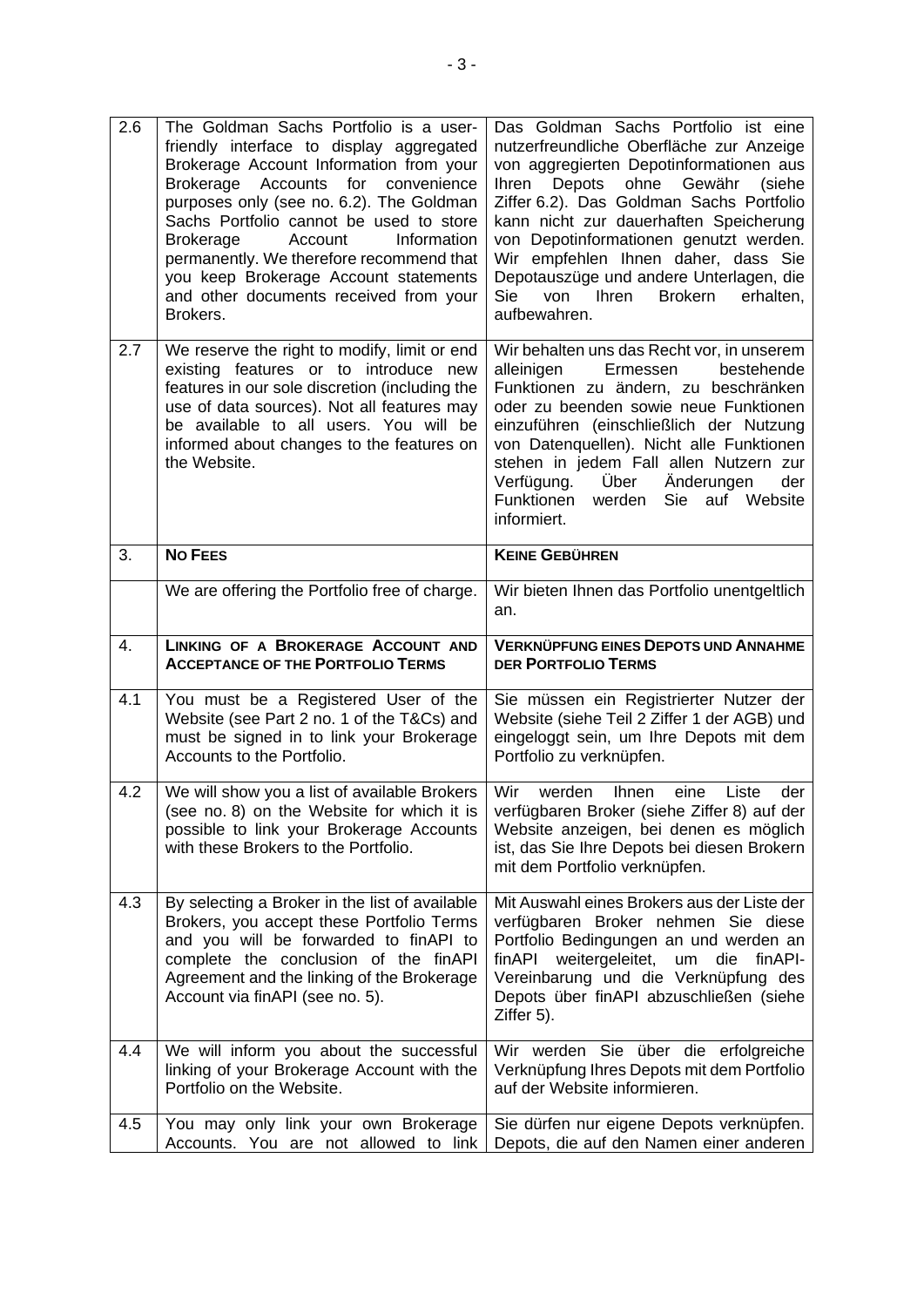<span id="page-3-0"></span>

|     | Brokerage Accounts, which are held in the<br>name of another person, to the Portfolio.                                                                                                                                                                                                                                                                                                                                                                                                                                                                                                                                                                    | Person geführt werden, dürfen nicht mit<br>dem Portfolio verknüpft werden.                                                                                                                                                                                                                                                                                                                                                                                                                                                                                                                                                                        |  |
|-----|-----------------------------------------------------------------------------------------------------------------------------------------------------------------------------------------------------------------------------------------------------------------------------------------------------------------------------------------------------------------------------------------------------------------------------------------------------------------------------------------------------------------------------------------------------------------------------------------------------------------------------------------------------------|---------------------------------------------------------------------------------------------------------------------------------------------------------------------------------------------------------------------------------------------------------------------------------------------------------------------------------------------------------------------------------------------------------------------------------------------------------------------------------------------------------------------------------------------------------------------------------------------------------------------------------------------------|--|
| 4.6 | We reserve the right to refuse linking of a<br>Brokerage Account at any time in our sole<br>discretion and without stating reasons.                                                                                                                                                                                                                                                                                                                                                                                                                                                                                                                       | Wir behalten uns das Recht vor, die<br>Verknüpfung eines Depots jederzeit in<br>unserem alleinigen Ermessen und ohne<br>Angabe von Gründen abzulehnen.                                                                                                                                                                                                                                                                                                                                                                                                                                                                                            |  |
| 5.  | ACCESS TO BROKERAGE ACCOUNTS VIA<br><b>FINAPI</b>                                                                                                                                                                                                                                                                                                                                                                                                                                                                                                                                                                                                         | ZUGANG ZU DEPOTS ÜBER FINAPI                                                                                                                                                                                                                                                                                                                                                                                                                                                                                                                                                                                                                      |  |
| 5.1 | Your use of the Portfolio requires that you<br>enter into the separate finAPI Agreement<br>and authorize finAPI to retrieve your<br>Brokerage Account Information directly<br>from your selected Brokers, as otherwise no<br>Brokerage Account Information can be<br>provided for use in the Portfolio. The finAPI<br>Agreement is concluded between you and<br>finAPI. Goldman Sachs is not a party to the<br>finAPI Agreement.                                                                                                                                                                                                                          | Ihre Nutzung des Portfolios setzt voraus,<br>dass<br>Sie<br>die<br>gesonderte<br>finAPI-<br>Vereinbarung<br>abschließen<br>und<br>finAPI<br>ermächtigen, Depotinformationen direkt bei<br>Ihrem ausgewählten Broker abzurufen, da<br>anderenfalls keine Depotinformationen zur<br>Verwendung für das Portfolio bereitgestellt<br>werden können. Die finAPI-Vereinbarung<br>und<br>wird<br>zwischen<br><b>Ihnen</b><br>finAPI<br>abgeschlossen. Goldman Sachs ist nicht<br>Partei der finAPI-Vereinbarung.                                                                                                                                         |  |
| 5.2 | finAPI is a regulated account information<br>service provider within the meaning of<br>PSD2 under the supervision of the German<br>Federal Financial Supervisory Authority<br>(Bundesanstalt<br>für<br>Finanzdienstleistungsaufsichts; BaFin) and<br>Deutsche Bundesbank (ID 151548).                                                                                                                                                                                                                                                                                                                                                                     | finAPI ist ein durch die Bundesanstalt für<br>Finanzdienstleistung<br>(BaFin)<br>die<br>und<br><b>Bundesbank</b><br>beaufsichtigter<br>Deutsche<br>Kontoinformationsdienstleister<br>im Sinne<br>der PSD2 (ID 151548).                                                                                                                                                                                                                                                                                                                                                                                                                            |  |
| 5.3 | When you are linking a Brokerage Account<br>(see no. 4), finAPI will give you the<br>opportunity to enter into a finAPI Agreement<br>and will make the required (pre-)contractual<br>information (e.g. finAPI's terms of use and<br>privacy policy) available to you. The finAPI<br>Agreement will be free of charge for you.                                                                                                                                                                                                                                                                                                                             | Wenn Sie ein Depot verknüpfen (siehe<br>Ziffer 4), wird finAPI Ihnen die Möglichkeit<br>zum Abschluss einer finAPI-Vereinbarung<br>anbieten und Ihnen die (vor-)vertraglichen<br>Informationen (z.B. Nutzungsbedingungen<br>und Datenschutzerklärung von finAPI)<br>verfügbar machen. Die finAPI-<br>Vereinbarung wird für Sie unentgeltlich<br>sein.                                                                                                                                                                                                                                                                                             |  |
| 5.4 | finAPI<br>After<br>agreed the<br>you<br>have<br>Agreement, finAPI will establish the link to<br>your Brokerage Account and retrieve<br>Brokerage Account Information on your<br>behalf ("finAPI Services"). In order to do<br>so, you may be required to enter your<br>account credentials depending on the<br>access requirements of your Broker. It may<br>be necessary that you re-authenticate<br>yourself with your account credentials after<br>the link to your Brokerage Account has<br>been established<br>Goldman Sachs will not gain access to your<br>brokerage account credentials as this data<br>will be used and stored solely by finAPI. | Nach Abschluss der finAPI-Vereinbarung<br>finAPI<br>in<br><b>Ihrem</b><br>Auftrag<br>die<br>wird<br>Verknüpfung mit Ihrem Depot herstellen<br>und Depotinformationen in Ihrem Auftrag<br>Dienstleistungen").<br>abrufen<br>("finAPI<br>Hierfür kann es notwendig sein, dass Sie -<br>entsprechend der Vorgaben Ihres Brokers<br>- Ihre Zugangsdaten zum Depot eingeben.<br>Es kann erforderlich sein, dass<br>Sie<br>gelegentlich<br>sich<br>mit<br>erneut<br><b>Ihren</b><br>Zugangsdaten nach Verknüpfung<br><b>Ihres</b><br>Depots authentifizieren.<br>Goldman Sachs erhält keinen Zugriff auf<br>Zugangsdaten, da diese Daten<br><b>Ihre</b> |  |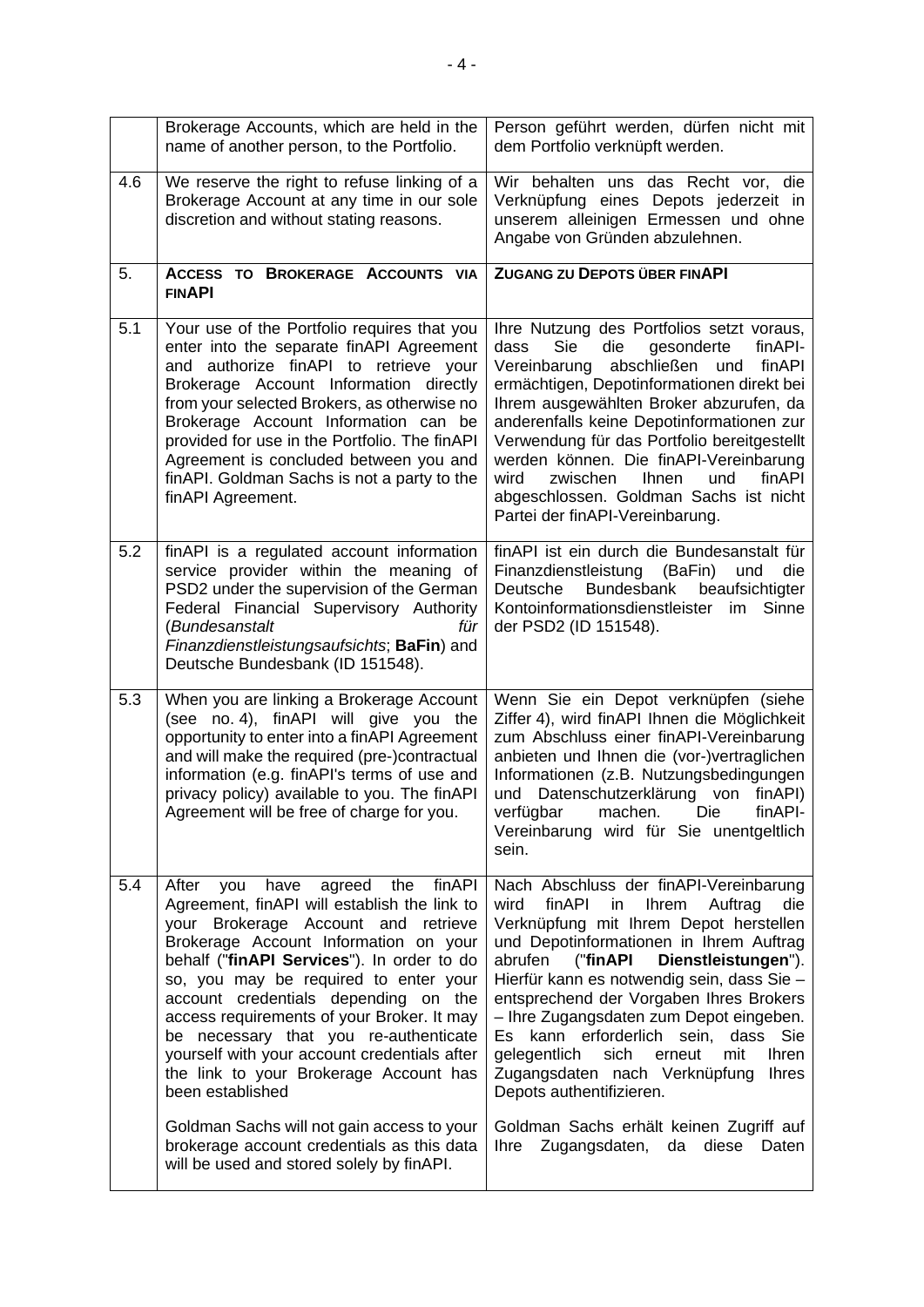|     |                                                                                                                                                                                                                                                                                                                                                                                                                                                                                                                                                                                                | ausschließlich von finAPI verarbeitet und<br>gespeichert werden.                                                                                                                                                                                                                                                                                                                                                                                                                                                                                                                                                                                                         |  |  |
|-----|------------------------------------------------------------------------------------------------------------------------------------------------------------------------------------------------------------------------------------------------------------------------------------------------------------------------------------------------------------------------------------------------------------------------------------------------------------------------------------------------------------------------------------------------------------------------------------------------|--------------------------------------------------------------------------------------------------------------------------------------------------------------------------------------------------------------------------------------------------------------------------------------------------------------------------------------------------------------------------------------------------------------------------------------------------------------------------------------------------------------------------------------------------------------------------------------------------------------------------------------------------------------------------|--|--|
| 5.5 | <b>Please note</b> that, due to technical reasons,<br>may access more<br>finAPI<br><b>Brokerage</b><br>Account Information and other account<br>information<br>(e.g.<br>concerning<br>payment<br>accounts) than is required for your use of<br>the Portfolio. The scope of the Brokerage<br>Account Information retrieved by finAPI will<br>depend on the access solution and<br>information made available by the individual<br>Broker.<br>Goldman Sachs will not access<br>any<br>Brokerage Account Information and any<br>additional information that is not required for<br>the Portfolio. | Bitte beachten Sie, dass aus technischen<br>Gründen von finAPI womöglich<br>mehr<br>Depotinformationen<br>weitere<br>und<br>Kontoinformationen<br>(z.B.<br>zu<br>Zahlungskonten) abgerufen werden, als für<br>das Portfolio erforderlich wäre. Der Umfang<br>der abgerufenen Depotinformationen hängt<br>von den jeweiligen Zugangslösungen und<br>den bereitgestellten Informationen durch<br>die einzelnen Broker ab.<br>Goldman<br>Sachs<br>wird<br>nicht<br>auf<br>Depotinformationen<br>und weitergehende<br>Information zugreifen, die nicht für das<br>Portfolio erforderlich sind.                                                                               |  |  |
| 5.6 | the<br>finAPI<br>Entering<br>into<br>separate<br>Agreement and authorizing our use of your<br>data is voluntary but we will not be able to<br>provide the Portfolio to you without the<br>finAPI Agreement and your authorization.<br>You can delink individual or all of your<br>Brokerage Accounts if you do no longer<br>wish to use the Portfolio for<br>these<br>Brokerage Accounts (see no. 9).                                                                                                                                                                                          | Der Abschluss der gesonderten finAPI-<br>Vereinbarung und die Ermächtigung zur<br>Nutzung Ihrer Daten durch uns ist freiwillig,<br>jedoch können wir Ihnen das Portfolio nicht<br>ohne die finAPI-Vereinbarung und Ihre<br>Ermächtigung zur Verfügung stellen. Sie<br>können jederzeit einzelne oder alle Depots<br>entfernen, wenn Sie Portfolio nicht länger<br>für diese Depots nutzen wollen (siehe<br>Ziffer 9).                                                                                                                                                                                                                                                    |  |  |
| 5.7 | Goldman Sachs is not responsible for the<br>finAPI Services and, in particular does not<br>ensure timeliness and quality of finAPI<br>Services. Goldman Sachs does not assume<br>liability for actions and omissions of finAPI,<br>its directors, employees or sub-contractors.<br>particular, Goldman Sachs is<br>In.<br>not<br>responsible for the processing of your<br>personal data by finAPI which acts as<br>independent controller on the basis of the<br>separate contractual relationship with you.                                                                                  | Goldman Sachs ist nicht für die finAPI<br>Dienstleistungen verantwortlich und trägt<br>insbesondere<br>nicht<br>Sorge<br>für<br>die<br>Rechtzeitigkeit und Qualität der finAPI<br>Dienstleistungen.<br>Goldman<br>Sachs<br>übernimmt keine Haftung für Handlungen<br>Unterlassen<br>durch finAPI,<br>deren<br>und<br>Geschäftsführer,<br>oder<br>Mitarbeiter<br>Erfüllungsgehilfen.<br>Insbesondere<br>ist<br>Goldman Sachs nicht für die Verarbeitung<br>Ihrer personenbezogenen Daten durch<br>finAPI, die insoweit als unabhängiger<br>Verantwortlicher<br>Grundlage<br>auf<br>einer<br>separaten vertraglichen Vereinbarung mit<br>Ihnen tätig wird, verantwortlich. |  |  |
| 6.  | SECURITY OF ACCOUNT CREDENTIALS AND<br><b>BROKERAGE ACCOUNT INFORMATION</b>                                                                                                                                                                                                                                                                                                                                                                                                                                                                                                                    | <b>SICHERHEIT</b><br><b>ZUGANGSDATEN</b><br><b>VON</b><br><b>UND</b><br><b>DEPOTINFORMATIONEN</b>                                                                                                                                                                                                                                                                                                                                                                                                                                                                                                                                                                        |  |  |
| 6.1 | We care about the security of your account<br>credentials<br><b>Brokerage</b><br>and<br>Account<br>Information.<br>We will only access and store the                                                                                                                                                                                                                                                                                                                                                                                                                                           | Die Sicherheit Ihrer Zugangsdaten und von<br>Depotinformationen liegt uns am Herzen:<br>Wir<br>werden<br>solche<br>auf<br>nur<br>Depotinformationen<br>finAPI<br>bei                                                                                                                                                                                                                                                                                                                                                                                                                                                                                                     |  |  |
|     | part of the Brokerage Account                                                                                                                                                                                                                                                                                                                                                                                                                                                                                                                                                                  |                                                                                                                                                                                                                                                                                                                                                                                                                                                                                                                                                                                                                                                                          |  |  |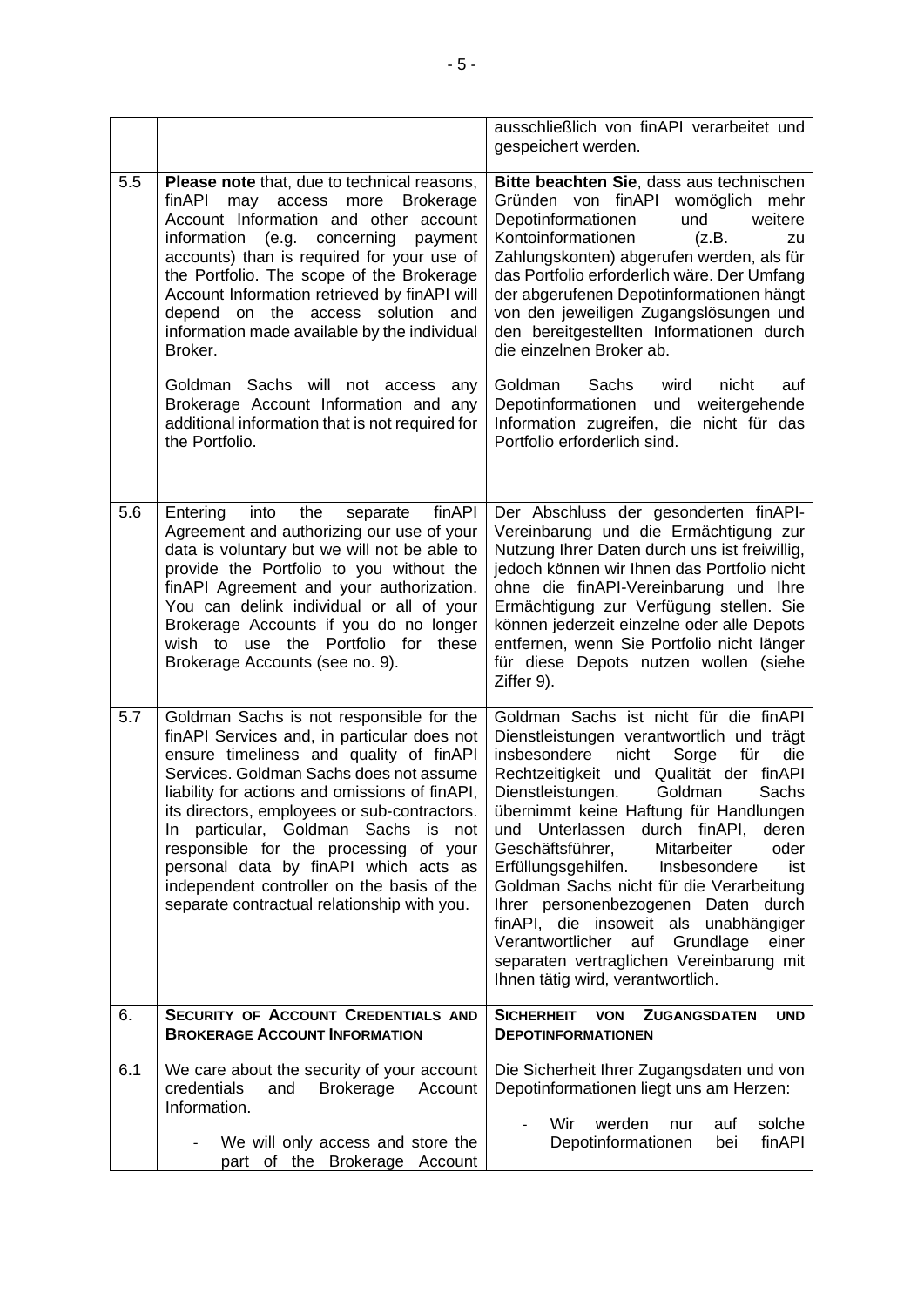<span id="page-5-0"></span>

|     | Information available via finAPI that<br>is needed to provide the Portfolio.                                                                                                                                                                                                                                                                                                                                                                                                                                                                                                                                                                                  | zugreifen, die für das Portfolio<br>benötigt werden.                                                                                                                                                                                                                                                                                                                                                                                                                                                                                                                                                                                                                                                                        |  |  |
|-----|---------------------------------------------------------------------------------------------------------------------------------------------------------------------------------------------------------------------------------------------------------------------------------------------------------------------------------------------------------------------------------------------------------------------------------------------------------------------------------------------------------------------------------------------------------------------------------------------------------------------------------------------------------------|-----------------------------------------------------------------------------------------------------------------------------------------------------------------------------------------------------------------------------------------------------------------------------------------------------------------------------------------------------------------------------------------------------------------------------------------------------------------------------------------------------------------------------------------------------------------------------------------------------------------------------------------------------------------------------------------------------------------------------|--|--|
|     | Neither we nor finAPI can execute<br>any trade, transfer funds or give any<br>other instructions to your Brokers.<br>Access to Brokerage Accounts is<br>read-only.                                                                                                                                                                                                                                                                                                                                                                                                                                                                                            | Weder wir noch finAPI können<br>Order auslösen, Gelder übertragen<br>oder andere Weisungen gegenüber<br>Ihren Brokern erteilen. Der Zugang<br>zu Depots ist auf Leserechte<br>beschränkt.                                                                                                                                                                                                                                                                                                                                                                                                                                                                                                                                   |  |  |
|     | We will not store, and do not have<br>any access to, your<br>account<br>credentials required for accessing<br>your Brokerage Accounts. Only<br>finAPI will use and store account<br>credentials as a regulated and<br>supervised account information<br>service provider and as set out in<br>your finAPI Agreement.                                                                                                                                                                                                                                                                                                                                          | Wir werden Ihre Zugangsdaten für<br>Ihre Depots nicht speichern. Nur<br>finAPI<br>als<br>zugelassener<br>und<br>beaufsichtigter<br>Kontoinformationsdienstleister wird<br>Maßgabe<br>der<br>finAPI-<br>nach<br>Vereinbarung Ihre Zugangsdaten<br>nutzen und speichern.                                                                                                                                                                                                                                                                                                                                                                                                                                                      |  |  |
|     | You can delink any Brokerage<br>Accounts from the Portfolio at any<br>time (see no. 9).                                                                                                                                                                                                                                                                                                                                                                                                                                                                                                                                                                       | Sie können Depots jederzeit aus<br>dem Portfolio entfernen<br>(siehe<br>Ziffer 9).                                                                                                                                                                                                                                                                                                                                                                                                                                                                                                                                                                                                                                          |  |  |
| 6.2 | Your Brokerage Account Information will<br>only be synced and updated when the<br>Website is open in your browser and you<br>are logged into your Website account.<br>Please note, however, that once you have<br>permanently linked a Brokerage Account to<br>the Portfolio, your Brokerage Account<br>Information will be automatically updated<br>and be accessible via the Portfolio without<br>need<br>re-enter your<br>the<br>to<br>account<br>credentials for this Broker. You should<br>ensure that you log out of your Website<br>account after your session to reduce risks of<br>any unauthorized access to your Brokerage<br>Account Information. | Ihre Depotinformationen werden nur dann<br>synchronisiert und aktualisiert, wenn die<br>Website in Ihrem Browser geöffnet ist und<br>Sie in Ihr Konto auf der Website eingeloggt<br>sind. Bitte beachten Sie jedoch, dass Ihre<br>Depotinformationen, sobald Sie ein Depot<br>dauerhaft mit dem Portfolio verknüpft<br>haben, automatisch aktualisiert werden und<br>über Ihr Konto auf der Website zugänglich<br>sind, ohne dass Sie Ihre Zugangsdaten für<br>den Broker erneut eingeben müssen. Sie<br>sollten sicherstellen, dass Sie sich nach<br>Ihrer Sitzung von Ihrem Konto von Ihrer<br>Website abmelden, um das Risiko eines<br>unbefugten<br>Zugriffs<br>auf<br><b>Ihre</b><br>Depotinformationen zu verringern. |  |  |
| 7.  | QUALITY, ACCURACY,<br><b>UP-TO-DATEDNESS,</b><br>AVAILABILITY,<br><b>AND</b><br><b>COMPLETENESS</b><br><b>OF</b><br><b>BROKERAGE ACCOUNT INFORMATION</b>                                                                                                                                                                                                                                                                                                                                                                                                                                                                                                      | QUALITÄT,<br>RICHTIGKEIT,<br>AKTUALITÄT,<br>VERFÜGBARKEIT UND VOLLSTÄNDIGKEIT DER<br><b>DEPOTINFORMATIONEN</b>                                                                                                                                                                                                                                                                                                                                                                                                                                                                                                                                                                                                              |  |  |
| 7.1 | up-to-datedness,<br>Quality,<br>accuracy,<br>availability, and completeness of Brokerage<br>Information<br>depend<br>Account<br>on<br>the<br>respective Broker's online platform and the<br>data made available to finAPI by the Broker.                                                                                                                                                                                                                                                                                                                                                                                                                      | Qualität,<br>Richtigkeit,<br>Aktualität,<br>Die<br>Verfügbarkeit<br>und<br>Vollständigkeit<br>der<br>Depotinformationen<br>hängt<br>der<br>von<br>Onlineplattform des jeweiligen Brokers und<br>den finAPI vom Broker zur Verfügung<br>gestellten Daten ab.                                                                                                                                                                                                                                                                                                                                                                                                                                                                 |  |  |
| 7.2 | We therefore recommend that you directly<br>access your Brokerage Accounts with your<br>Broker if you require exact information. In<br>addition, you should<br>keep<br><b>Brokerage</b><br>Account statements and other documents                                                                                                                                                                                                                                                                                                                                                                                                                             | Wir empfehlen Ihnen daher, dass Sie direkt<br>auf Ihr Depot bei Ihrem Broker zugreifen,<br>wenn Sie exakte Informationen benötigen.<br>Zudem sollten Sie Depotauszüge und<br>andere Unterlagen, die Sie von Ihrem                                                                                                                                                                                                                                                                                                                                                                                                                                                                                                           |  |  |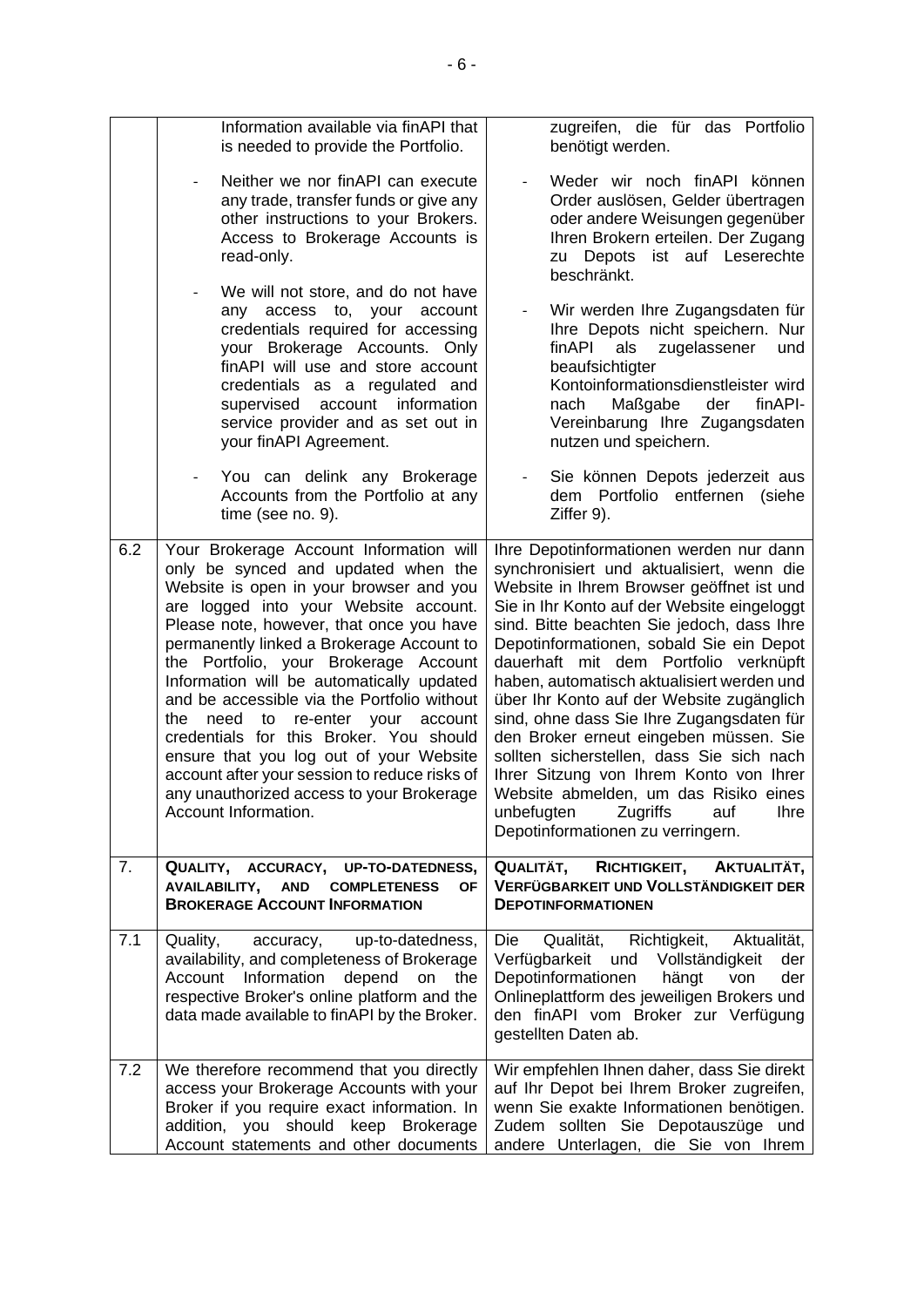<span id="page-6-1"></span><span id="page-6-0"></span>

|     | receive from your<br><b>Broker</b><br>for<br>you<br>documentation purposes.                                                                                                                                                                                                                                                                                                                                                                                                                                                           | <b>Broker</b><br>erhalten,<br>zu<br>Dokumentationszwecken aufbewahren.                                                                                                                                                                                                                                                                                                                                                                                                                               |  |  |  |
|-----|---------------------------------------------------------------------------------------------------------------------------------------------------------------------------------------------------------------------------------------------------------------------------------------------------------------------------------------------------------------------------------------------------------------------------------------------------------------------------------------------------------------------------------------|------------------------------------------------------------------------------------------------------------------------------------------------------------------------------------------------------------------------------------------------------------------------------------------------------------------------------------------------------------------------------------------------------------------------------------------------------------------------------------------------------|--|--|--|
| 7.3 | Goldman Sachs does not accept any<br>responsibility for the quality, accuracy, up-<br>to-datedness,<br>availability,<br>and<br>completeness of the Brokerage Account<br>Information and other information displayed<br>in the Portfolio. All Brokerage Account<br>Information and other information displayed<br>in the Portfolio is provided for convenience<br>purposes only and Goldman Sachs does<br>not assume any liability in this regard.<br>Please refer to Part 1 Clause 4 and<br>Clause 9 of the T&Cs for further details. | Sachs<br>übernimmt<br>Goldman<br>keine<br>Verantwortung für die Qualität, Richtigkeit,<br>Aktualität,<br>Verfügbarkeit<br>und<br>Vollständigkeit der Depotinformationen und<br>sonstiger Informationen, die im Rahmen<br>des Portfolios angezeigt werden. Sämtliche<br>Depotinformationen<br>und<br>sonstigen<br>Informationen werden im Portfolio ohne<br>Gewähr angezeigt und Goldman Sachs<br>übernimmt dafür keine Haftung. Weiteres<br>ist in Teil 1 Ziffer 4 und Ziffer 9 der AGB<br>geregelt. |  |  |  |
| 8.  | <b>AVAILABLE BROKERS</b>                                                                                                                                                                                                                                                                                                                                                                                                                                                                                                              | <b>VERFÜGBARE BROKER</b>                                                                                                                                                                                                                                                                                                                                                                                                                                                                             |  |  |  |
| 8.1 | The available Brokers will be displayed on<br>the Website when you are linking a<br>Brokerage Account (see no. 4).                                                                                                                                                                                                                                                                                                                                                                                                                    | Die verfügbaren Broker werden auf der<br>Sie<br>Website angezeigt, wenn<br><b>Ihren</b><br>Brokerage Account verknüpfen<br>(siehe<br>Ziffer 4).                                                                                                                                                                                                                                                                                                                                                      |  |  |  |
| 8.2 | Please note that the availability of a Broker<br>will depend on this Broker's technical<br>platform and willingness to provide<br>Brokerage Account Information to finAPI for<br>the use in the Portfolio. We do not accept<br>any responsibility for the continuous<br>availability of Brokers.                                                                                                                                                                                                                                      | Bitte beachten Sie, dass die Verfügbarkeit<br>eines Brokers von dessen technischen<br>Plattform und seiner Bereitschaft, die<br>Depotinformationen finAPI für die Nutzung<br>durch Portfolios zur Verfügung zu stellen,<br>abhängt. Wir übernehmen daher keine<br>Verantwortung<br>für<br>die<br>fortgesetzte<br>Verfügbarkeit von Brokern.                                                                                                                                                          |  |  |  |
| 8.3 | We reserve the right to add to or remove<br>any Brokers from the list of available<br>Brokers for the Portfolio at any time in our<br>sole discretion. If we remove a Broker, this<br>will automatically delink your Brokerage<br>Account with this Broker from your Portfolio.<br>You will be informed about changes to<br>available Brokers on the Website.                                                                                                                                                                         | Wir behalten uns das Recht vor, jederzeit<br>Broker zur Liste der verfügbaren Broker in<br>unserem<br>alleinigen<br>Ermessen<br>hinzuzufügen oder zu entfernen. Ihr Depot<br>entfernten<br><b>Broker</b><br>mit<br>einem<br>wird<br>automatisch aus dem Portfolio entfernt.<br>Über Änderungen zu den verfügbaren<br>Brokern werden wir Sie auf der Website<br>informieren.                                                                                                                          |  |  |  |
| 9.  | <b>DELINKING OF A BROKERAGE ACCOUNT</b>                                                                                                                                                                                                                                                                                                                                                                                                                                                                                               | <b>ENTFERNUNG EINES DEPOTS</b>                                                                                                                                                                                                                                                                                                                                                                                                                                                                       |  |  |  |
| 9.1 | You can delink a Brokerage Account in your<br>Portfolio at any time. After delinking the<br>Brokerage Account, no more Brokerage<br>Account Information will be retrieved from<br>the delinked Brokerage Account. The<br>Brokerage Account will no longer<br>be<br>displayed<br>in<br>the Portfolio<br>and<br>the<br>information stored by us will be deleted<br>(subject to any further use of the information<br>in anonymized form for market research<br>and aggregated analysis as set out in our<br>Privacy Policy).            | Sie können ein Depot jederzeit aus dem<br>Portfolio entfernen. Nach Entfernung des<br>Depots werden keine Depotinformationen<br>mehr aus dem Depot abgerufen. Das Depot<br>wird nicht länger im Portfolio angezeigt und<br>die von uns gespeicherten Informationen<br>werden von uns gelöscht, soweit diese<br>nicht, wie in der Datenschutzerklärung<br>beschrieben, in anonymisierter Form für<br>Marktforschung und nutzerübergreifenden<br>Analysen genutzt werden.                              |  |  |  |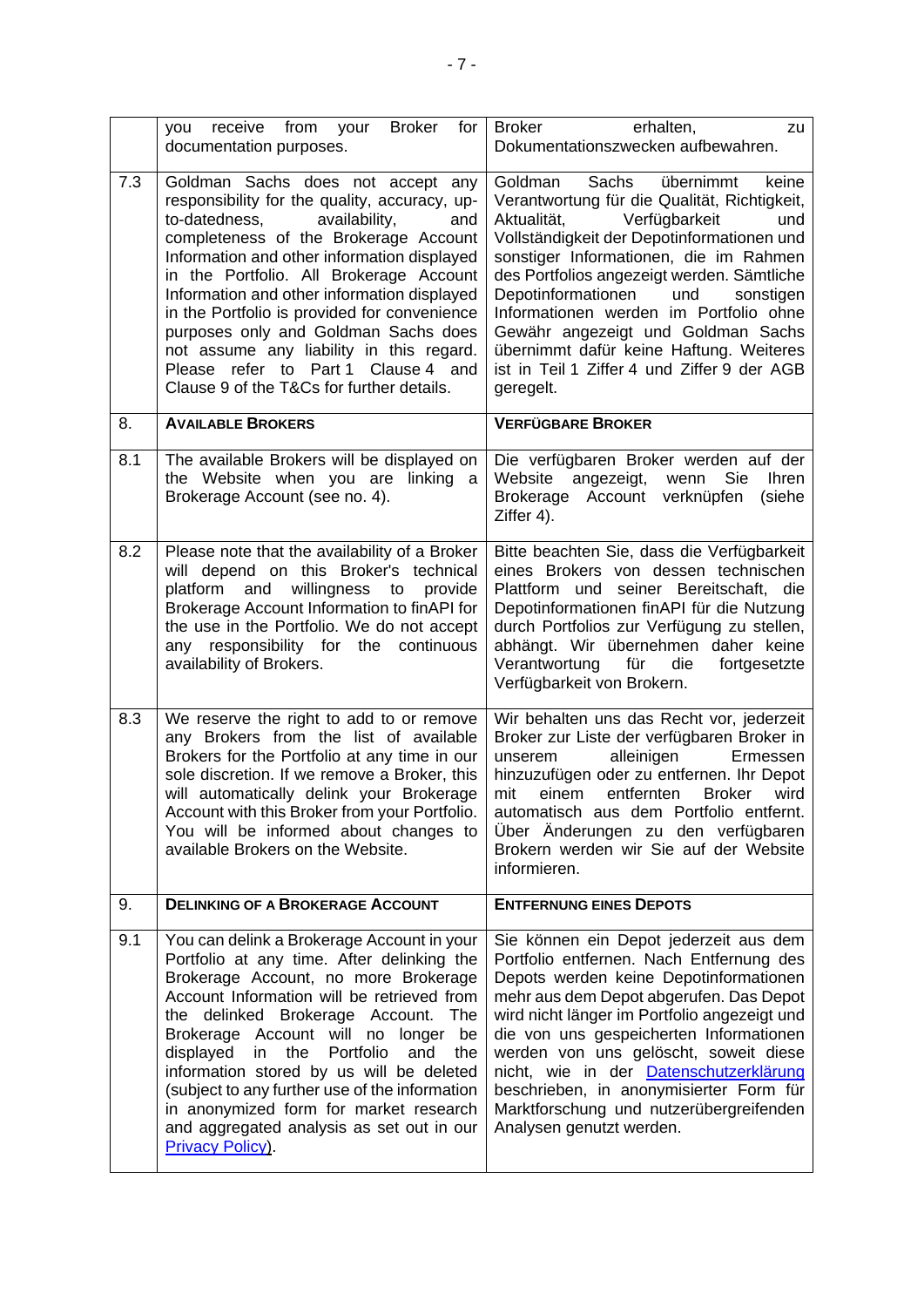| 9.2  | Delinking of a Brokerage Account takes<br>immediate effect.                                                                                                                                                                                                                                                                          | Entfernung eines Depots wird unmittelbar<br>wirksam.                                                                                                                                                                                                                                                                                                                    |  |  |
|------|--------------------------------------------------------------------------------------------------------------------------------------------------------------------------------------------------------------------------------------------------------------------------------------------------------------------------------------|-------------------------------------------------------------------------------------------------------------------------------------------------------------------------------------------------------------------------------------------------------------------------------------------------------------------------------------------------------------------------|--|--|
| 9.3  | If you terminate your Website registration,<br>we will automatically delink all Brokerage<br>Accounts.                                                                                                                                                                                                                               | Wenn Sie Ihre Registrierung für die<br>Website beenden, werden wir sämtliche<br>Depots entfernen.                                                                                                                                                                                                                                                                       |  |  |
| 10.  | <b>TERMINATION OF THE PORTFOLIO</b>                                                                                                                                                                                                                                                                                                  | <b>BEENDIGUNG DES PORTFOLIOS</b>                                                                                                                                                                                                                                                                                                                                        |  |  |
| 10.1 | You can terminate your use of the Portfolio<br>at any time by delinking all your Brokerage<br>Accounts (see no. 9).                                                                                                                                                                                                                  | Sie können Ihre Nutzung des Portfolios<br>jederzeit durch Entfernung aller Depots<br>beenden (siehe Ziffer 9).                                                                                                                                                                                                                                                          |  |  |
| 10.2 | We reserve the right to end your use of the<br>Portfolio at any time without stating<br>reasons. In particular, we may end your<br>Portfolio with immediate effect if you have<br>connected a Brokerage Account that is not<br>yours. We will inform you about the decision<br>to terminate your use of the Portfolio by e-<br>mail. | Wir behalten uns das Recht vor, Ihre<br>Nutzung des Portfolios jederzeit und ohne<br>Angabe<br>von<br>Gründen<br>beenden.<br>zu<br>Insbesondere können wir Ihr Portfolio<br>beenden, wenn Sie ein fremdes Depot<br>verknüpft haben. Wir werden Sie über die<br>Entscheidung über die Beendigung Ihrer<br>des Portfolios<br>Nutzung<br>per<br>E-Mail<br>benachrichtigen. |  |  |
| 10.3 | Your use of the Rewards Program remains<br>unaffected<br>by a termination of your<br>Portfolio.                                                                                                                                                                                                                                      | Ihre Nutzung des Prämienprogramms<br>bleibt von einer Kündigung Ihres Portfolios<br>unberührt.                                                                                                                                                                                                                                                                          |  |  |
|      |                                                                                                                                                                                                                                                                                                                                      |                                                                                                                                                                                                                                                                                                                                                                         |  |  |
| 11.  | NO FINANCIAL SERVICES; NO ACCOUNT<br><b>INFORMATION SERVICE</b>                                                                                                                                                                                                                                                                      | <b>KEIN</b><br><b>KEINE</b><br><b>FINANZDIENSTLEISTUNGEN;</b><br><b>KONTOINFORMATIONSDIENST</b>                                                                                                                                                                                                                                                                         |  |  |
| 11.1 | The Portfolio does not include the provision<br>of financial services. Please refer to Part 1<br>Clause 5 ("No offer, no invitation to buy."),<br>Clause 6 ("No advice, hotline.") and<br>Clause 7 ("No financial analyses.") of the<br>T&Cs for further details.                                                                    | Das Portfolio umfasst nicht die Erbringung<br>von Finanzdienstleistungen. Weiteres ist in<br>Ziffer 5 ("Kein Angebot,<br>Teil 1<br>keine<br>Aufforderung zum Kauf."), Ziffer 6 ("Keine<br>Beratung, Hotline.") und Ziffer 7 ("Keine<br>Finanzanalyse.") der AGB geregelt.                                                                                               |  |  |
|      | 11.2 In particular, the Brokerage Account Insbesondere<br>Information will not be used for individual<br>advice or recommendations.                                                                                                                                                                                                  | die<br>werden<br>Depotinformationen nicht für individuelle<br>Beratung oder Empfehlungen genutzt.                                                                                                                                                                                                                                                                       |  |  |
| 11.3 | Goldman Sachs will not provide account<br>information services within the meaning of<br>PSD2 as implemented in ZAG to you.                                                                                                                                                                                                           | Goldman Sachs erbringt für Sie keine<br>Kontoinformationsdienste im Sinne der<br>PSD2 und der Umsetzung im ZAG.                                                                                                                                                                                                                                                         |  |  |
| 12.  | <b>DATA PROTECTION</b>                                                                                                                                                                                                                                                                                                               | <b>DATENSCHUTZ</b>                                                                                                                                                                                                                                                                                                                                                      |  |  |